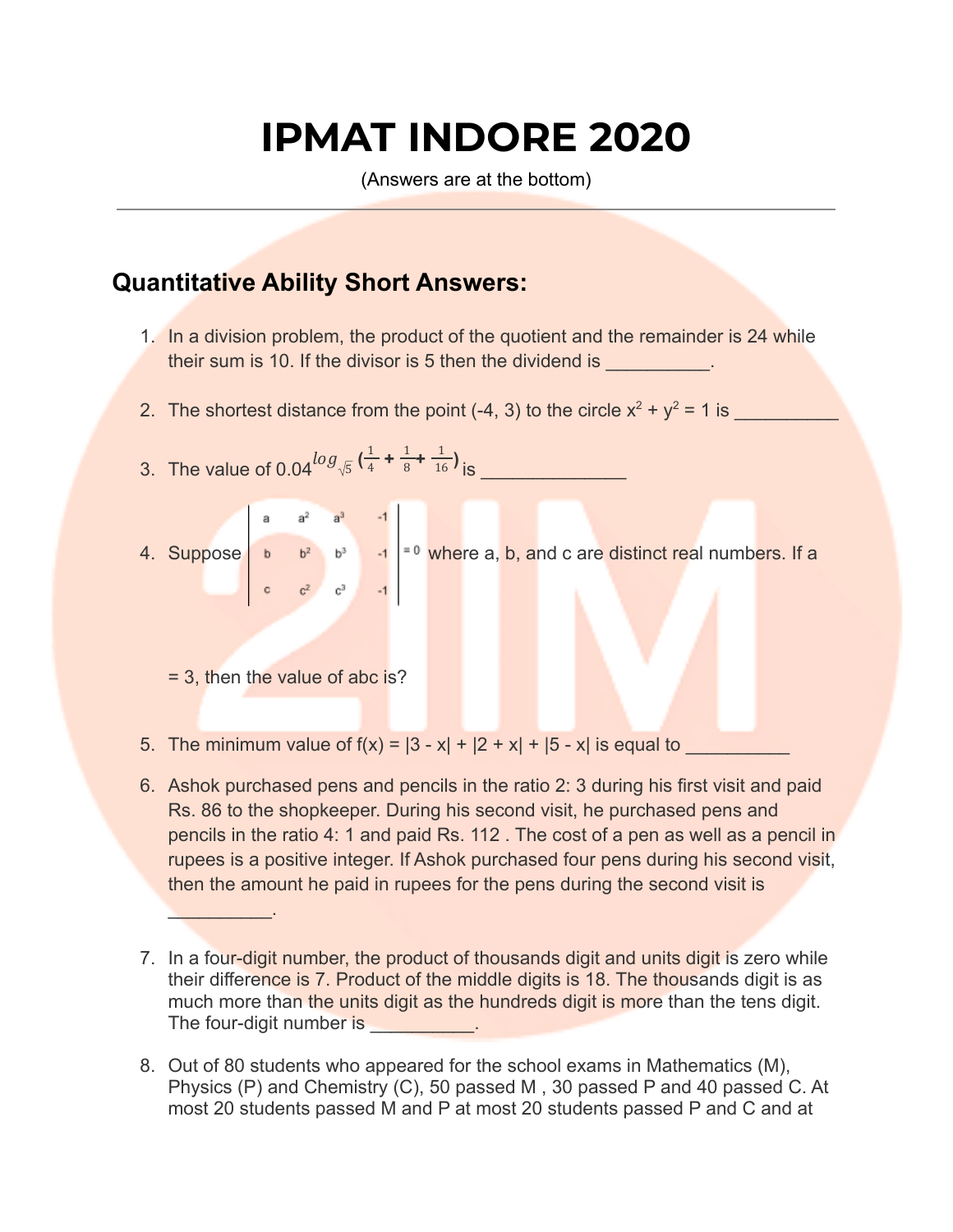most 20 students passed C and M. The maximum number of students who could have passed all three exams is

- 9. Two friends run a 3-kilometer race along a circular course of length 300 meters. If their speeds are in the ratio 3:2, the number of times the winner passes the other  $is \qquad \qquad$
- 10.Out of 13 objects, 4 are indistinguishable and rest are distinct. The number of ways we can choose 4 objects out of 13 objects is \_\_\_\_\_\_\_\_\_\_.

## **Quantitative Ability and Data Interpretation - Multiple Choice**

- 11. The probability that a randomly chosen factor of  $10^{19}$  is a multiple of  $10^{15}$  is
	- A.  $\frac{1}{25}$ **B.**  $\frac{1}{12}$  $C. \frac{1}{20}$ D.  $\frac{1}{16}$
- 12.The number of acute angled triangles whose sides are three consecutive positive integers and whose perimeter is at most 100 is
	- A. 28
	- B. 29
	- C. 31
	- D. 33
- 13.The equation of the straight line passing through the point M (-5,1), such that the portion of it between the axes is divided by the point M in to two equal halves, is
	- A.  $10y 8x = 80$
	- B.  $8y + 10x = 80$
	- C.  $10y + 8x = 80$
	- D.  $8y + 10x + 80 = 0$

14. The value of  $\cos^2 \frac{\pi}{8} + \cos^2 \frac{3\pi}{8} + \cos^2 \frac{5\pi}{8} + \cos^2 \frac{5\pi}{8}$ 3π 8 5π 8 7π 8

> A. 1 **B.**  $\frac{3}{2}$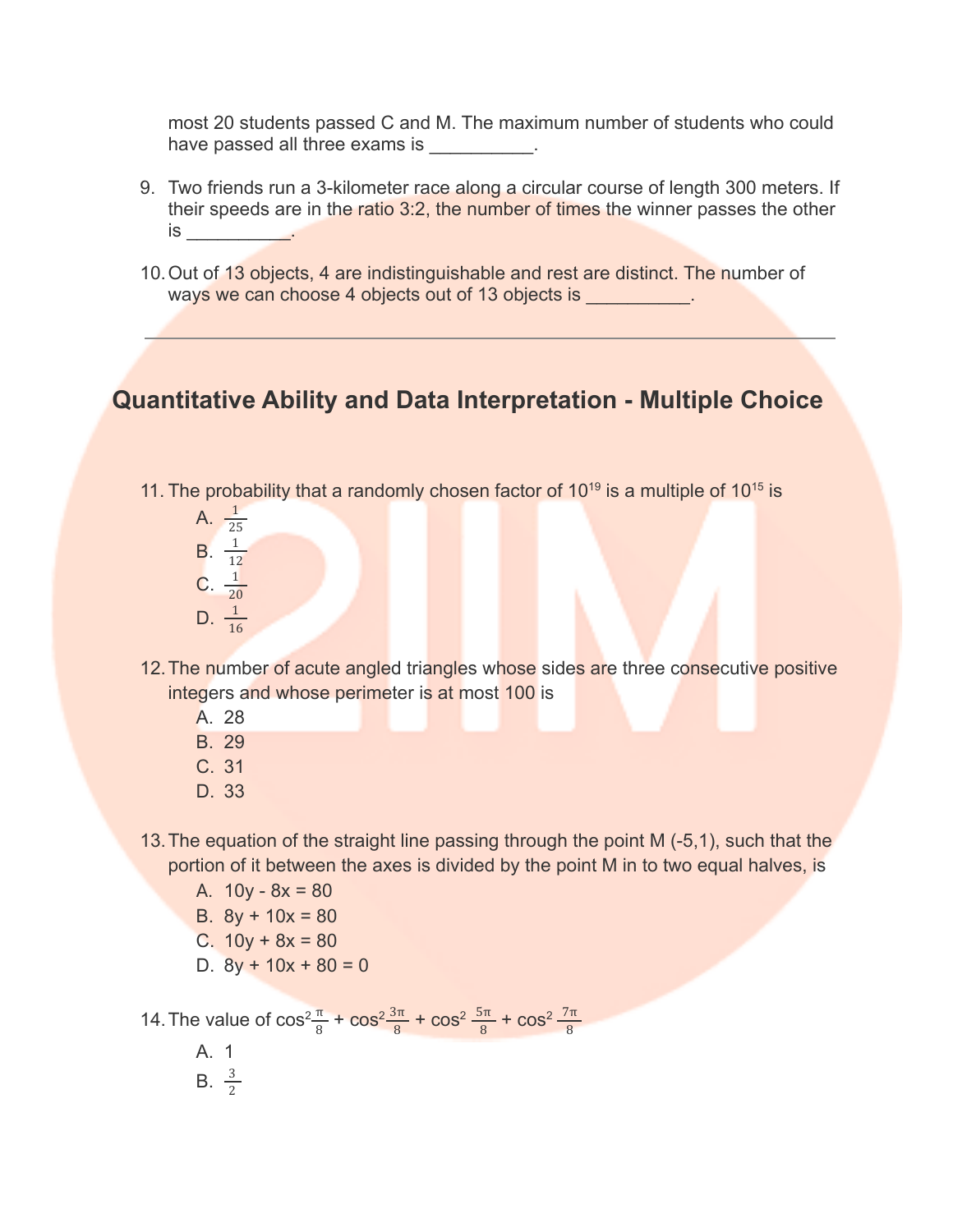C. 2  
D. 
$$
\frac{9}{4}
$$

15. If  $\frac{1}{1^2} + \frac{1}{2^2} + \frac{1}{3^2} + \text{upto } \infty = \frac{\pi^2}{6}$ , then the value of  $\frac{1}{1^2} + \frac{1}{3^2} + \frac{1}{5^2} + \dots$  upto 1  $2^2$ 1  $rac{1}{3^2}$  + upto  $\infty = \frac{\pi^2}{6}$ 6 1 1 2 1  $3^2$ 1  $\frac{1}{5^2}$  + ...... upto  $\infty$ is A.  $\frac{\pi^2}{2}$ 8 B.  $\frac{\pi^2}{2}$ 16 C.  $\frac{\pi^2}{2}$ 12 D.  $\frac{\pi^2}{2}$ 36

16. A man is known to speak the truth on an average 4 out of 5 times. He throws a die and reports that it is a five. The probability that it is actually a five is



17. If  $log_5 log_8(x2 - 1) = 0$ , then a possible value of x is

A.  $2\sqrt{2}$ B.  $\sqrt{2}$ C. 2 D. 3

18.Consider the following statements:

(i) When  $0 < x < 1$ , then  $\frac{1}{1+x} < 1 - x + x^2$ (ii) When  $0 < x < 1$ , then  $\frac{1}{1+x} > 1 - x + x^2$ (iii) When  $-1 < x < 0$ , then  $\frac{1}{1+x} < 1 - x + x^2$ (iv) When  $-1 < x < 0$ , then  $\frac{1}{1+x} > 1 - x + x^2$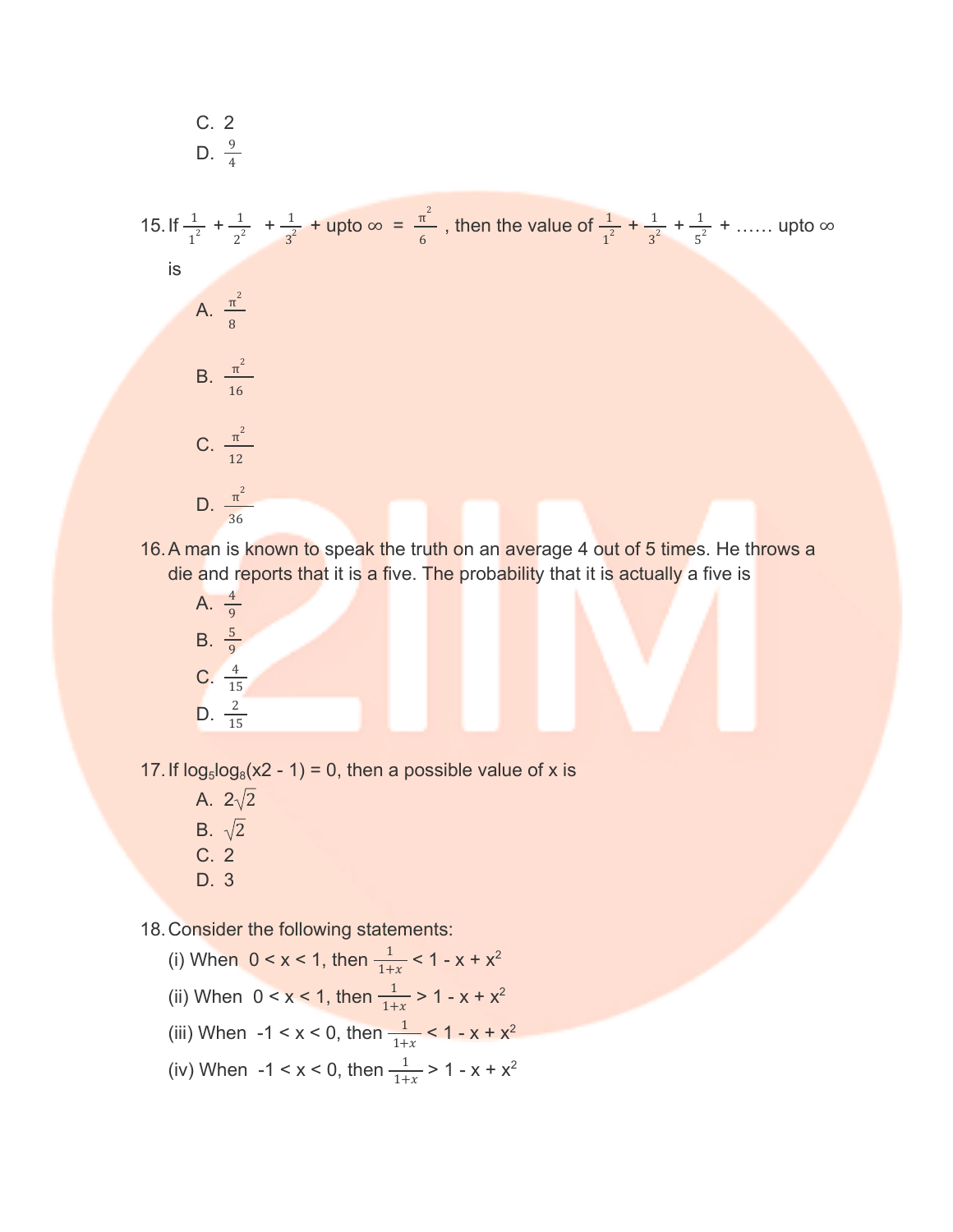Then the correct statements are

- A.  $(i)$  and  $(ii)$
- B. (ii) and (iv)
- C.  $(i)$  and  $(iv)$
- D. (ii) and (iii)
- 19.Fifty litres of a mixture of milk and water contains 30 percent of water. This mixture is added to eighty litres of another mixture of milk and water that contains 20 percent of water. Then, how many litres of water should be added to the resulting mixture to obtain a final mixture that contains 25 percent of water?
	- A. 1
	- B. 2
	- C. 3
	- D. 4
- 20.Three workers working together need 1 hour to construct a wall. The first worker, working alone, can construct the wall twice as fast at the third worker, and can complete the task an hour sooner than the second worker. Then, the average time in hours taken by the three workers, when working alone, to construct the wall is



- 21.In a class, students are assigned roll numbers from 1 to 140. All students with even roll numbers opted for cricket, all those whose roll numbers are divisible by 5 opted for football, and all those whose roll numbers are divisible by 3 opted for basketball. 'The number of students who did not opt for any of the three sports is
	- A. 102
	- B. 38
	- C. 98
	- D. 42

22. Given  $f(x) = x^2 + log_3x$  and  $g(y) = 2y + f(y)$ , then the value of  $g(3)$  equals

- A. 16
- B. 15
- C. 25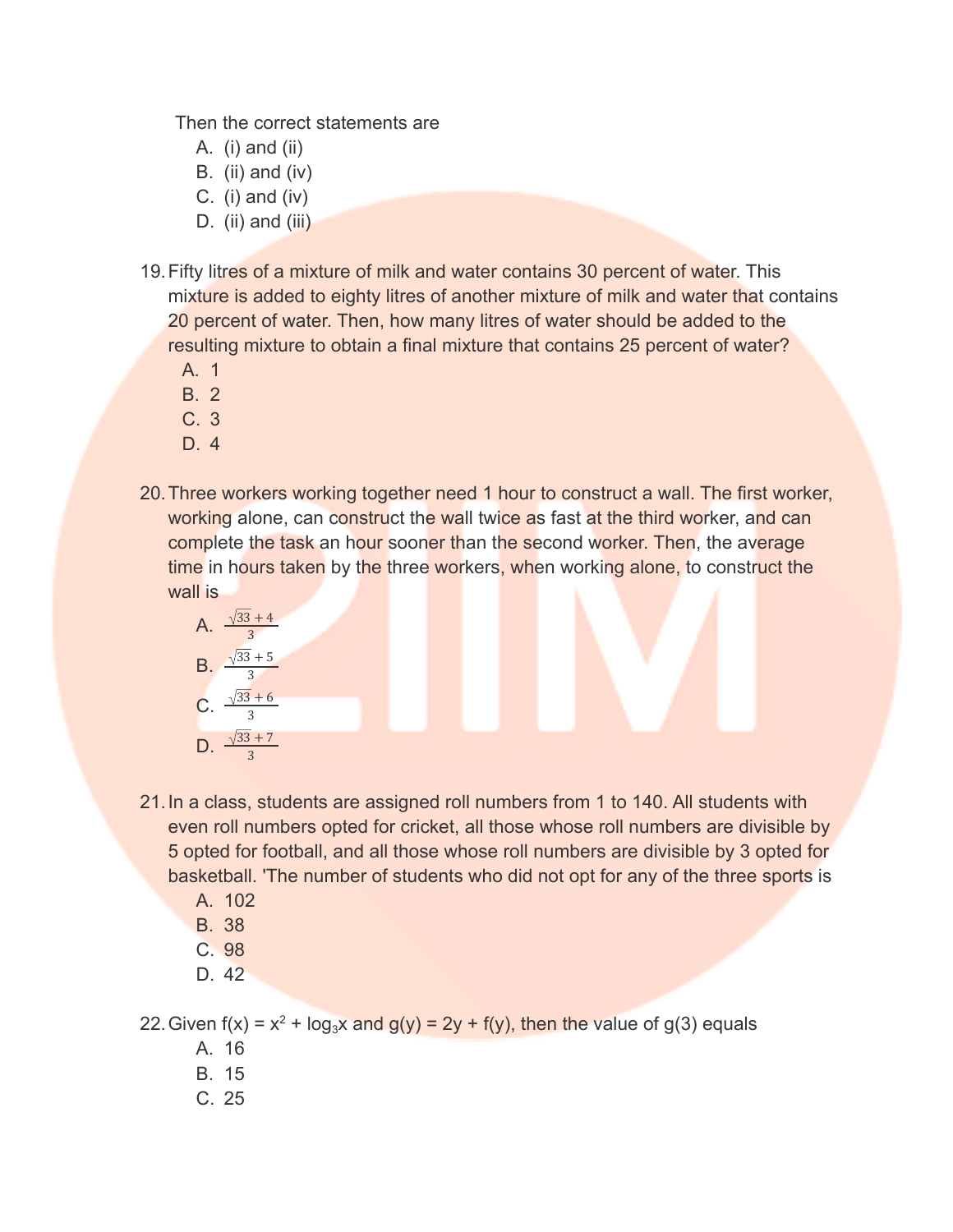- D. 26
- $23.A.2 \times 2$  matrix is filled with four distinct integers randomly chosen from the set {1,2,3,4,5,6}. Then the probability that the matrix generated in such a way is singular is
	- A.  $\frac{2}{45}$ **B.**  $\frac{1}{45}$ C.  $\frac{4}{15}$ D.  $\frac{1}{15}$
- 24.Ashok started a business with a certain investment. After a few months, Bharat joined him, investing half the amount of Ashok's initial investment. At the end of the first year, the total profit was divided between them in ratio 3:1 . Bharat joined Ashok after
	- A. 2 months
	- B. 3 months
	- C. 4 months
	- D. 6 months
- 25. The average marks of 6 students in a test is 64. All the students got different marks, one of the students obtained 70 marks and all other students scored 40 or above. The maximum possible difference between the second highest and the second lowest marks is
	- A. 50
	- B. 54
	- C. 57
	- D. 58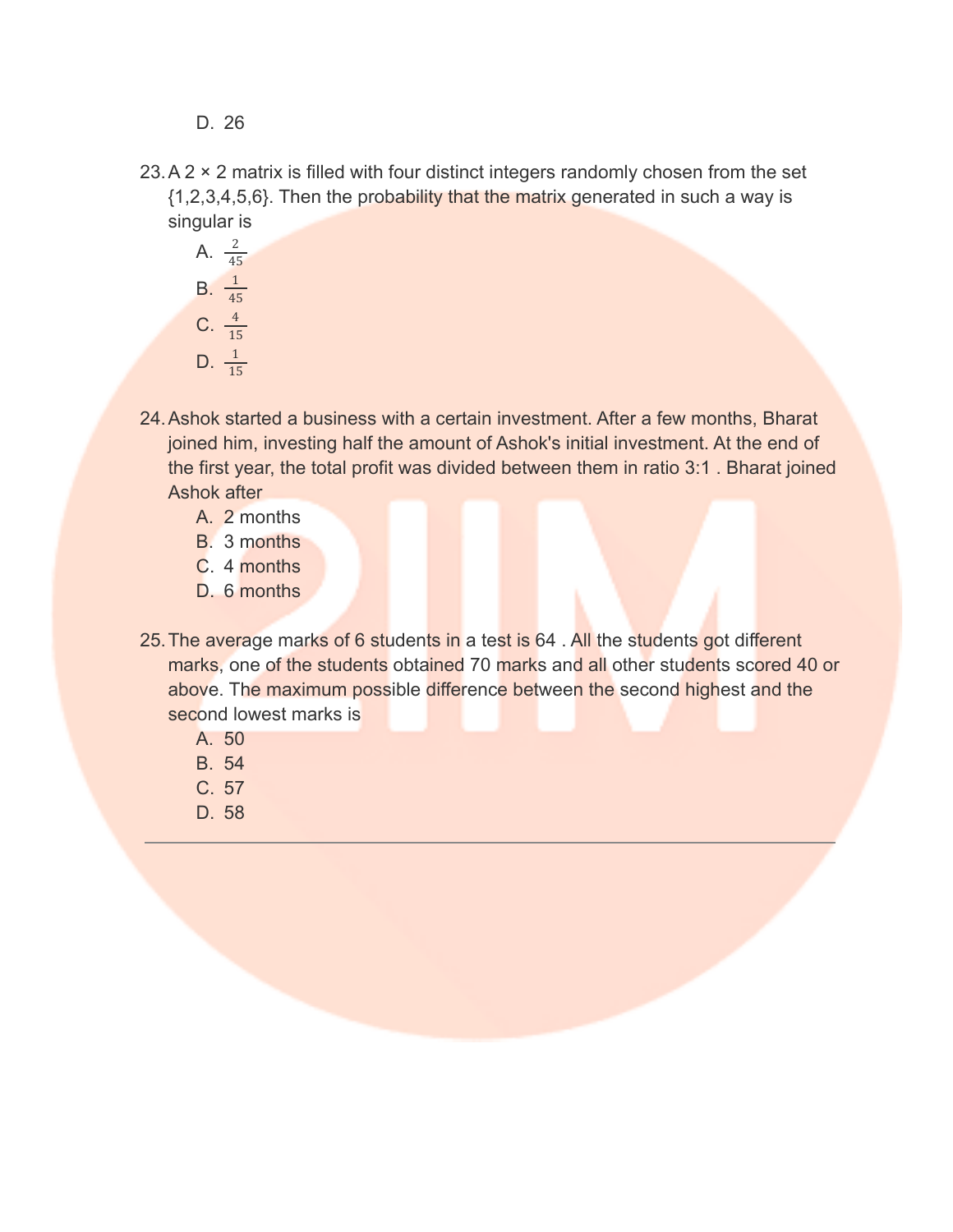The table below represents the buy and sell prices of five stocks during the five trading days of a given week. The quoted sell price is the price at which an investor can sell a stock in the market. The quoted buy price is the price at which an investor can buy a stock from the market. All the quoted numbers are in Indian Rupees.

| Day              | <b>Monday</b> |            | <b>Tuesday</b> |            | Wednesday   |            | <b>Thursday</b> |            | <b>Friday</b> |            |
|------------------|---------------|------------|----------------|------------|-------------|------------|-----------------|------------|---------------|------------|
| Quote            | <b>Sell</b>   | <b>Buy</b> | <b>Sell</b>    | <b>Buy</b> | <b>Sell</b> | <b>Buy</b> | <b>Sell</b>     | <b>Buy</b> | <b>Sell</b>   | <b>Buy</b> |
| <b>Dabur</b>     | 460           | 462        | 455            | 458        | 432         | 433        | 444             | 447        | 461           | 462        |
| <b>Marico</b>    | 345           | 346        | 335            | 336        | 365         | 368        | 372             | 375        | 372           | 374        |
| <b>HUL</b>       | 1931          | 1933       | 1952           | 1955       | 1979        | 1981       | 2044            | 2048       | 1966          | 1969       |
| <b>ITC</b>       | 237           | 238        | 238            | 239        | 246         | 251        | 221             | 225        | 253           | 256        |
| <b>Britannia</b> | 3044          | 3046       | 3100           | 3101       | 3110        | 3115       | 3025            | 3027       | 3140          | 3144       |

26. If an investor had Rs 36,00,000 to invest in any particular single stock, and she could buy the stock only on Monday and sell it off only on Friday, then the stock she should buy on Monday to earn the maximum possible profit during the week is

- A. Marico
- B. HUL
- C. ITC
- D. Britannia
- 27.If an investor planned to invest Rs 36,00,000 in purchasing the stocks of HUL on Monday, sell them off on Wednesday and use the entire proceeds to purchase the stocks of Britannia on the same day and sell them off again on Friday, then the total investment return during the week would be
	- A. 2.80 percent
	- B. 3.00 percent
	- C. 3.20 percent
	- D. 3.40 percent
- 28. The difference between the quoted buy and sell price of a stock is referred to as the spread of the stock. The average spread of the stocks is lowest on
	- A. Monday
	- B. Tuesday
	- C. Thursday
	- D. Friday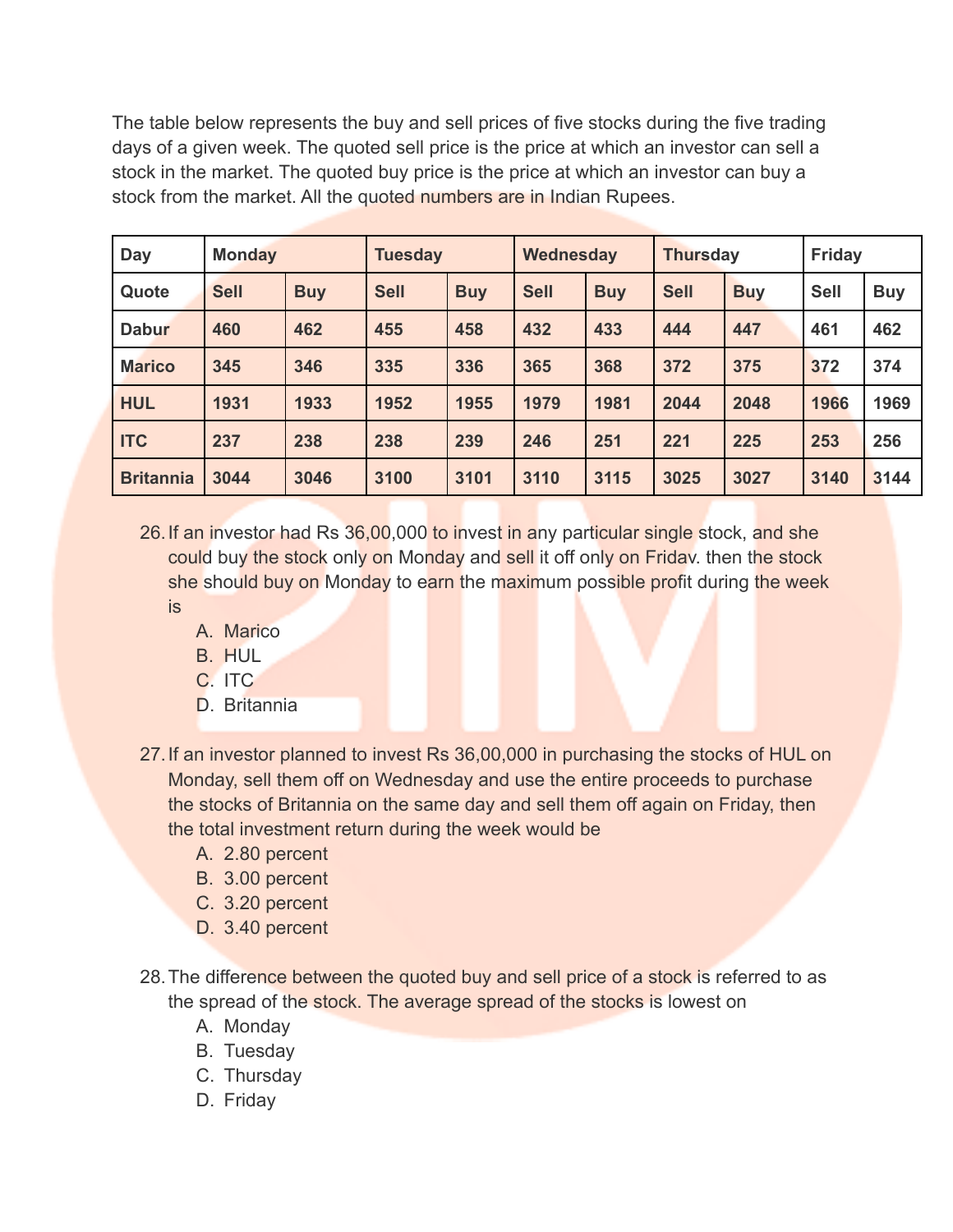- 29.A brokerage firm charges 0.1 percent trading commission on the value of shares bought or sold through its trading platform. If an investor bought 1000 shares of Britannia on Tuesday, and sold all of them on Thursday, then the total brokerage fee that will be charged from the investor is
	- A. 6,125
	- B. 6,126
	- C. 6,127
	- D. 6,128
- 30.If you had decided to invest Rs.36,00,000 worth of ITC stocks on Monday, then the day of the week you should choose to sell the stocks to earn the maximum possible profit would be
	- A. Tuesday
	- B. Wednesday
	- C. Thursday
	- D. Friday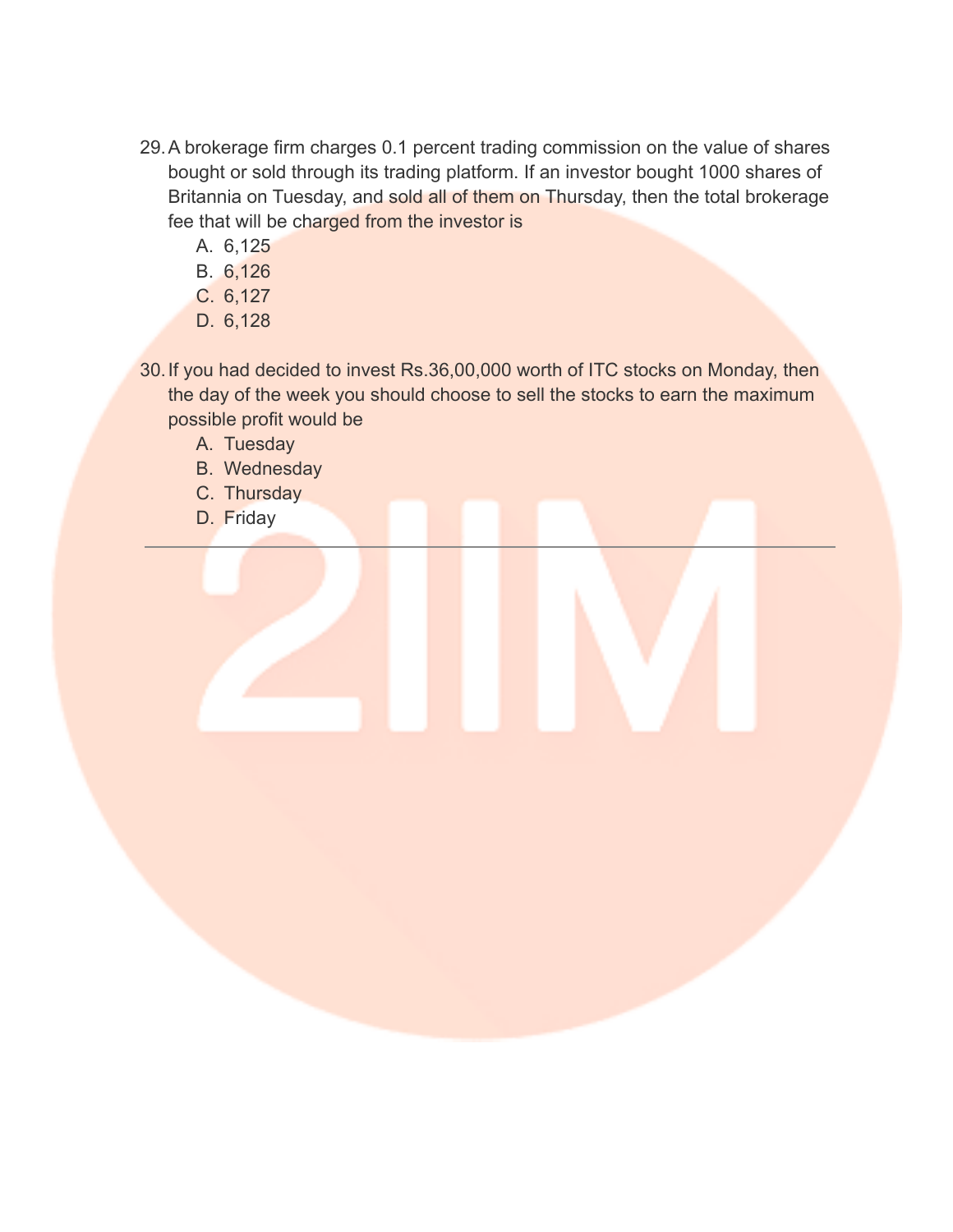## **Verbal Ability and Reading Comprehension**

#### 31. To 36.

### Read the following passage and choose the answer that is closest for each of the questions that are based on the passage.

"John Muir, Earth-planet, Universe." - These words are written on the inside cover of the notebook from which the contents of this volume have been taken. They reflect the mood in which the late author and explorer undertook his thousand-mile walk to the Gulf of Mexico a half-century ago. No less does this refreshingly cosmopolitan address, which might have startled any finder of the book, reveal the temper and the comprehensiveness of Mr. Muir's mind. Even at the early age of twenty-nine his eager interest in every aspect of the natural world had made him a citizen of the universe. On these expeditions he had disciplined himself to endure hardship, for his notebooks disclose the fact that he often went hungry and slept in the woods, or on the open prairies, with no cover except the clothes he wore. "Oftentimes," Mr. Muir writes in some unpublished biographical notes, "I had to sleep out without blankets, and also without supper or breakfast. But usually I had no great difficulty in finding a loaf of bread in the widely scattered clearings of the farmers. With one of these big backwoods loaves I was able to wander many a long, wild mile, free as the winds in the glorious forests and bogs, gathering plants and feeding on God's abounding, inexhaustible spiritual beauty bread. Only once in my long Canada wanderings was the deep peace of the wilderness savagely broken. It happened in the maple woods about midnight, when I was cold and my fire was low. I was awakened by the awfully dismal howling of the wolves, and got up in haste to replenish the fire." Had it not been for the accidental injury to his right eye in the month of March, 1867, he probably would have started somewhat earlier than he did. In a letter written to Indianapolis friends on the day after the accident, he refers mournfully to the interruption of a long-cherished plan. "For weeks," he writes, "I have daily consulted maps in locating a route through the Southern States, the West Indies, South America, and Europe - a botanical journey studied for years. But, alas, I am half blind. My right eye, trained to minute analysis, is lost and I have scarce heart to open the other." The injury to his eye proved to be less serious than he had at first supposed. In June he was writing to a friend: "I have been reading and botanizing for some weeks, and find that for such work I am not very much disabled." In an account written after the excursion he says: "I was eager to see Illinois prairies on my way home, so we went to Decatur, near the center of the State, thence. I botanized one week on the prairie about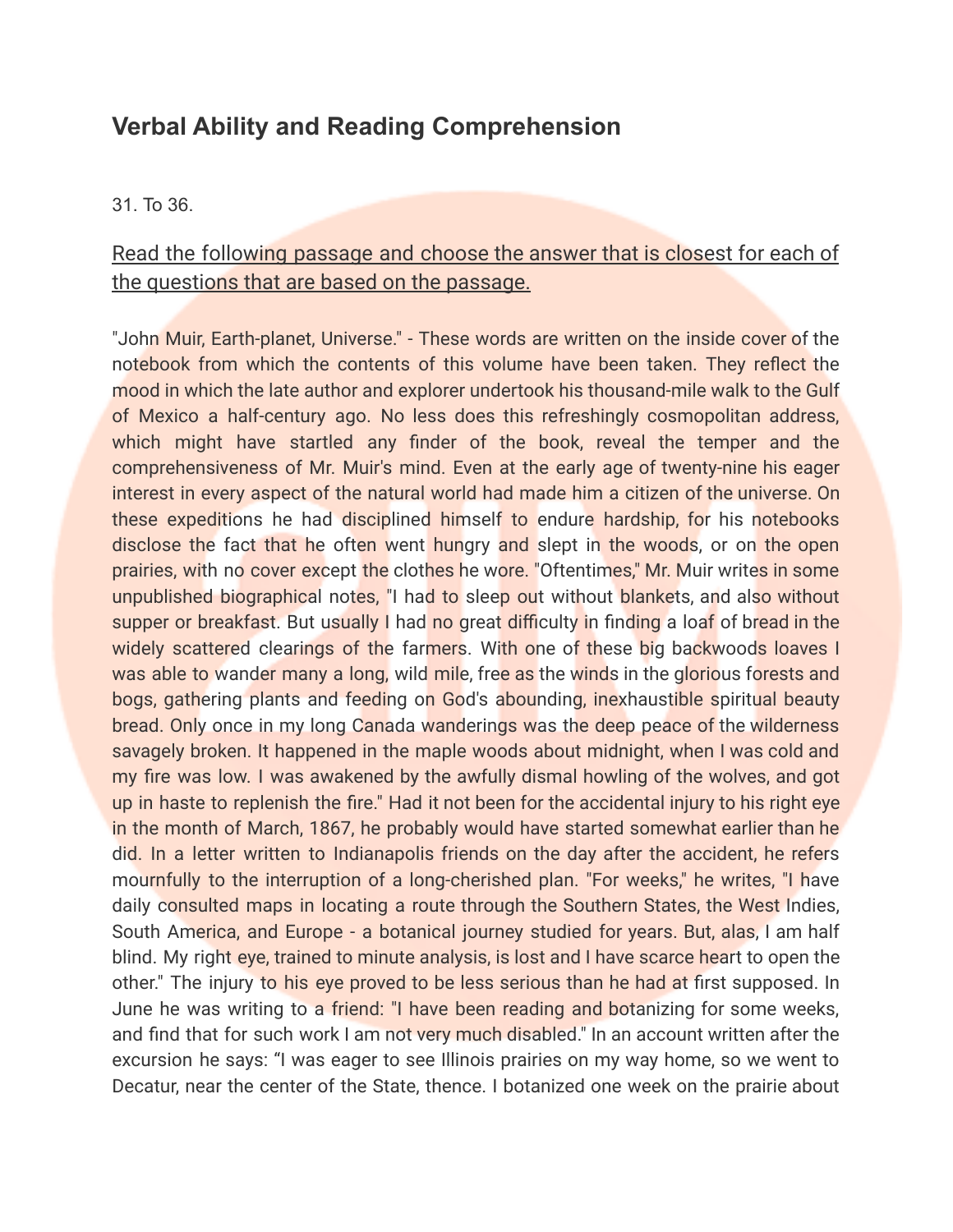seven miles southwest of Pecatonica... To me all plants are more precious than before. My poor eye is not better, nor worse. A cloud is over it, but in gazing over the widest landscapes, I am not always sensible of its presence."

- 31. "John Muir, Earth-planet, Universe." Muir wrote this in his notebook because
	- A. He did not have a permanent address.
	- B. He wanted to be a traveller all his life.
	- C. His love for botany went beyond borders.
	- D. He wanted to live in the open all his life.

32.Which of these did John Muir have no great difficulty in doing?

- A. Finding food among the farmers.
- B. Eating regularly every day.
- C. Sleeping without blankets on certain nights.
- D. Chasing wolves that howled through the nights.
- 33. How did the experience with nature affect John Muir?
	- A. He felt spiritually fulfilled.
	- B. He became a better botanist.
	- C. He felt successful after collecting rare plants.
	- D. He enjoyed the breeze in the glorious forests.
- 34. According to the passage, in what way was Muir affected by his injury?
	- A. His injured eye healed well very slowly.
	- B. He could not open his left eye during his exploration.
	- C. His eyesight was affected, but he was able to carry on
	- D. He took a long time to consult maps and study them.
- 35.When Muir said that he 'botanized', he meant that he
	- A. studied plants and made notes on them.
	- B. studied plants in their natural habitat
	- C. studied plants during his exploration.
	- D. studied plants and classified them.
- 36.Which of these sentences is not true?
	- A. John Muir explored several new places even on his way home.
	- B. There was a cloud over the landscape he traveled.
	- C. He was committed to being a botanist more than ever.
	- D. He recorded his adventures in the notebook.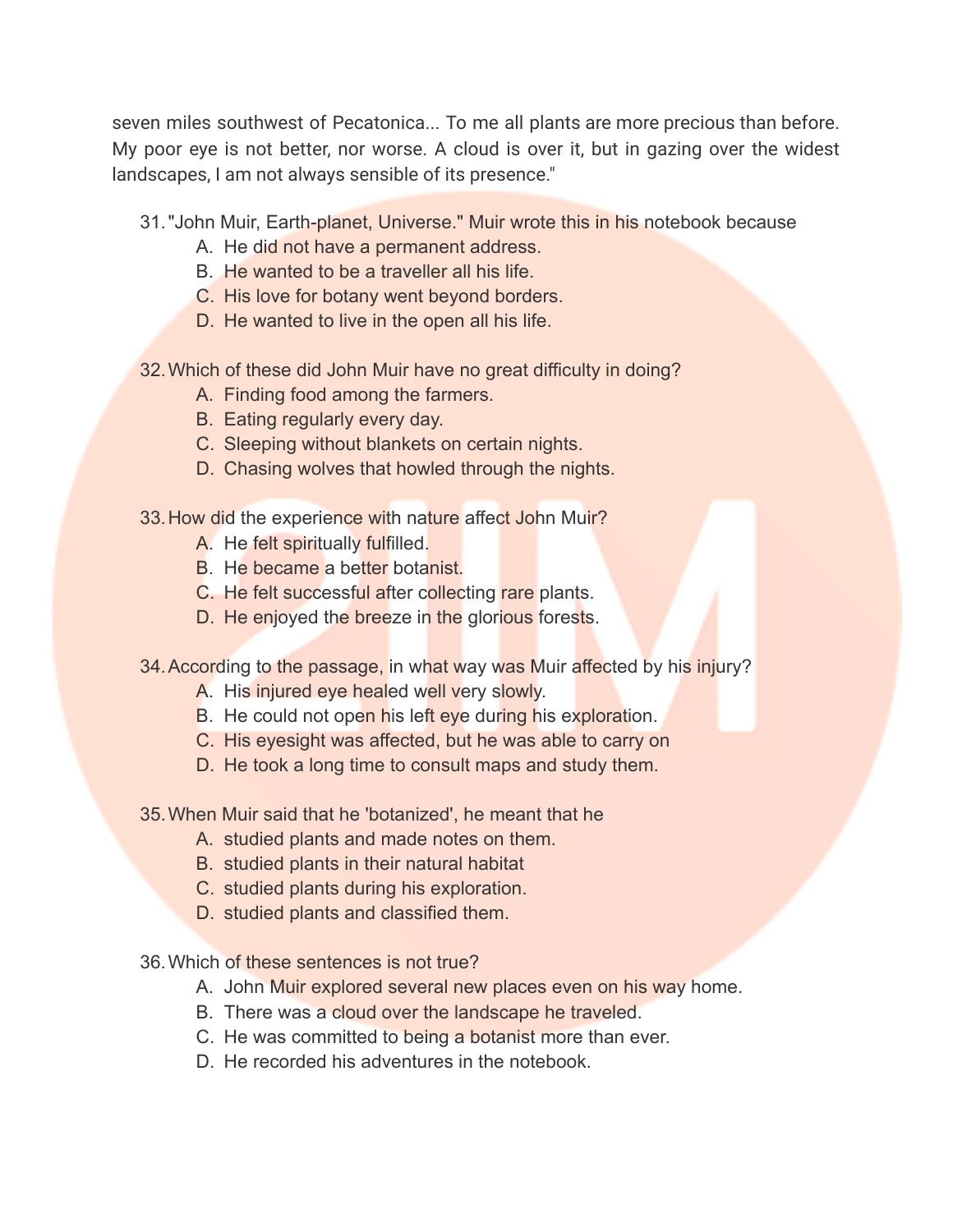37 to 42 Complete the following sentences by choosing the appropriate word/phrase from the options given below.

- 37. It came as a shock to me that my friend had lost his **should use in a moment** of madness as he lent all of it to his neighbour.
	- A. nest egg
	- B. nests and eggs
	- C. bird's nest
	- D. nestled eggs
- 38.During the debate, when the minister appeared to be vague about his stand on the controversial energy project, his opponent asked him to **and** declare outright if the government would go ahead with the project or not.
	- A. be curt to the face
	- B. cut to the chase
	- C. curb the farce
	- D. cut globe

39. It is irritating when co-workers dismiss your ideas as worthless, and later present those very ideas as their own. They just want to

- A. steal your credit
- B. steal your crown
- C. steal your thunder
- D. steal your gloating

40. Before the start of the meeting, I am  $\blacksquare$  on the latest developments.

- A. taking you through
- B. going to share
- C. going to bring you up to speed
- D. going to be explaining
- 41.Despite statistics to prove that there was a slowdown in the economy of the
	- country, the professor was \_\_\_\_\_\_\_\_\_\_\_\_\_ about it.
		- A. in affirmation
		- B. in denial
		- C. in protest
		- D. in shock

42.After the unearthing of relics at the archacological site, the historian was asked to the significance of the discovery.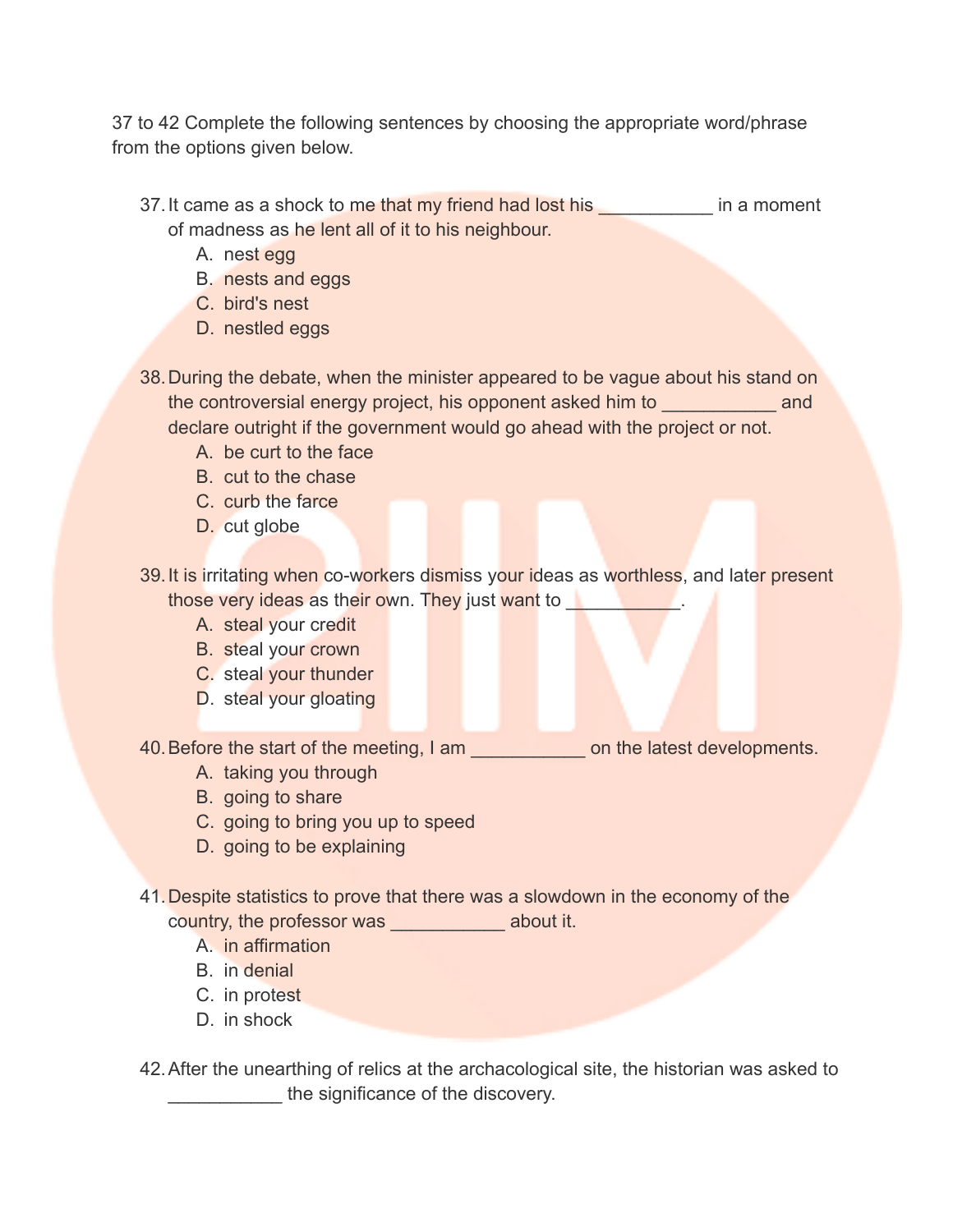- A. throw light on
- B. shed meaning on
- C. turn light on
- D. focus meaning on

43 to 45 Choose the alternative so that the underlined part of the sentence is rendered correct.

43.The pharmaceutical company hired a consultant to supervise a taskforce studying lower salaries as to their effects on employees' morale.

- A. studying what the effects lower salaries would have on employees' morale
- B. studying the effects of lower salaries on employee morale
- C. for studying what are the effects in employees' morale that lower salaries would cause
- D. studying the effects of employee morale on lower salaries

44. Besides offering physiological rewards such as toned muscles, when regular karate is practiced the body can be turned into a dangerous weapon.

- A. one can turn the body into a dangerous weapon through karate, if it is practiced regularly
- B. the body can be turned into a dangerous weapon as a result of karate if practiced regularly
- C. when karate is practiced regularly, the body can be turned into a dangerous weapon
- D. karate, if practiced regularly, can turn the body into a dangerous weapon
- 45.The animal activist has raised awareness not only on the plight of abandoned dogs, but also on overworked bulls and temple elephants.
	- A. on the plight of not only the abandoned dogs, but also on those of overworked bulls
	- B. not only on the plight of the abandoned dogs, but also on that of overworked bulls
	- C. the plight of abandoned dogs, as well as the overworked bulls
	- D. the plight of abandoned dogs, but also on overworked bulls

46 to 47 Each of the paragraphs given below has a sentence missing which is indicated by a blank. From the choices given below cach paragraph, choose the sentence that seems most logically appropriate to complete the paragraph.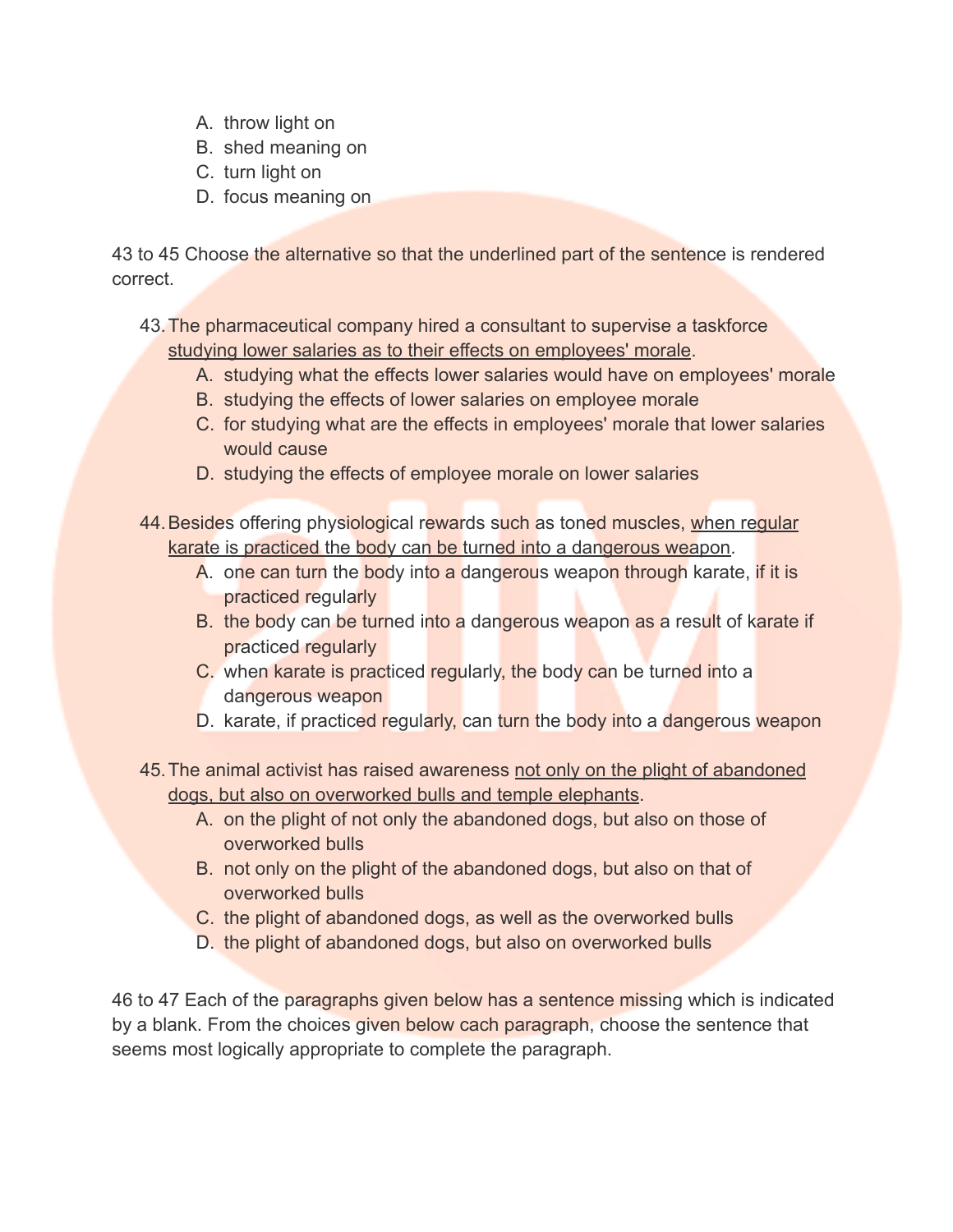- 46.When people move from one city or country to another, the spread of diseases may result. People often bring in germs which may not have been present there before. These new germs can spread quickly and cause previously unknown diseases. \_\_\_\_\_\_\_\_\_\_\_\_\_\_\_\_\_\_\_\_\_\_\_\_\_\_\_\_\_\_\_\_\_\_. They become ill more easily and could even die. In turn, newcomers may catch diseases which were not present where they came from.
	- A. If they had gone back, they would have started an epidemic.
	- B. Pollution also can lead to the spread of disease.
	- C. If a germ is completely new to a region, people have no natural protection against it.
	- D. Such changes may result in enhancing conditions for people who live in big cities.
- 47.Samar, a young man from a village in Tripura is a social media star who hopes to make it big as a model and actor. While his minute-long videos are very popular, his series titled, "Who wore it better? showcases his creative side. He uses a variety of filters and visual effects to improve his videos.
	- A. It is clear that short videos are very popular among the youth than television.
	- B. This is one of the ways young men make money on the internet.
	- C. It is possible to be popular on the internet, although making money here is difficult.
	- D. This shows how it is possible today for people with limited resources to express their creativity.

#### 48 to 52

- 48. Coral reefs are one of the most **All and Science is a constant of the most** biologically complex, and diverse marine ecosystems on Earth. This ecosystem is one of the paradoxes of the biosphere: how do clear, and thus nutrient-poor, waters support such \_\_\_\_\_\_\_\_\_\_\_\_\_ and productive communities?
	- A. common, sensitive, fruitful

 $\mathcal{L} = \{ \mathcal{L} \}$ 

- B. fragile, fascinating, prolific
- C. deep, strange, exuberant
- D. frail, unrecognised, wealthy

49. It is a \_\_\_\_\_\_\_\_\_\_\_\_ to live in a land without \_\_\_\_\_\_\_\_\_\_\_. Even with all the technological advancement and economic growth, there are still millions who live in war zones where life every day is filled with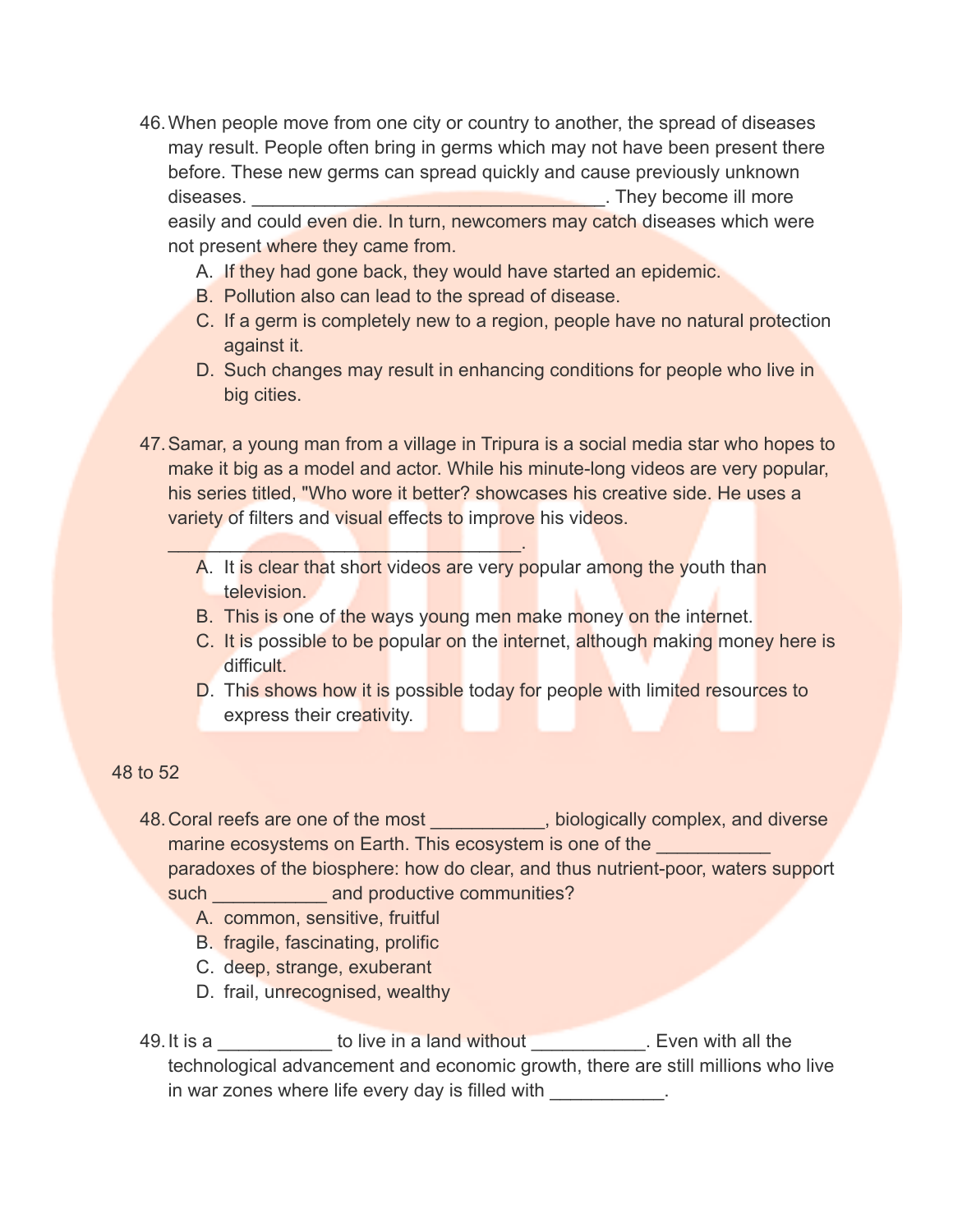- A. coincidence, prejudice, adventures
- B. privilege, bigotry, terror
- C. lovely, pride, episodes
- D. punishment, hate, agony
- 50.The ability to \_\_\_\_\_\_\_\_\_\_\_ and \_\_\_\_\_\_\_\_\_\_\_ a cohesive team is particularly critical in hi-tech firms where the **Norman is a landscape can shift dramatically** in the face of disruptive technologies.
	- A. mentor, keep, sustainable
	- B. shape, guide, competitive
	- C. drive, maintain, tectonic
	- D. involve, manage, green
- 51.Cool-headed and rational, Jo Eun-cha is a talented and driven anchorman who commands as well as demands respect. After the state of the dected as a news director, he aims to **the contract of the top news** anchor to his job as the top news anchor to increase his **the of being elected next year.** 
	- A. happening, quit, hopes
	- B. failing, return, chances
	- C. hoping, upgrade, certainty
	- D. going, give up, luck
- 52.A collective investment fund (CIF), also known as a collective investment trust (CIT), is a group of \_\_\_\_\_\_\_\_\_\_\_ accounts held by a bank or trust company. The financial institution <u>\_\_\_\_\_\_\_\_\_\_\_\_\_\_</u> assets from indi<mark>vidual</mark>s and organizations to **Example 2** single larger, diversified portfolio.
	- A. diverse, discounts, conceive
	- B. different, collected, simulate
	- C. financial, covered, synthesise
	- D. pooled, groups, develop
- 53.One of the statements below contains a word used incorrectly. Choose the option which has the incorrect or inappropriate usage of the word.
	- A. The President of the City Chamber of Commerce is an urbane, kindly and generous man.
	- B. The writer's next book deals with the life of an urbane intellectual as seen through the eyes of a lawyer.
	- C. My uncle who lives in New York tumed out to be the exact opposite of the urbane, wealthy gentleman that I was expecting to meet.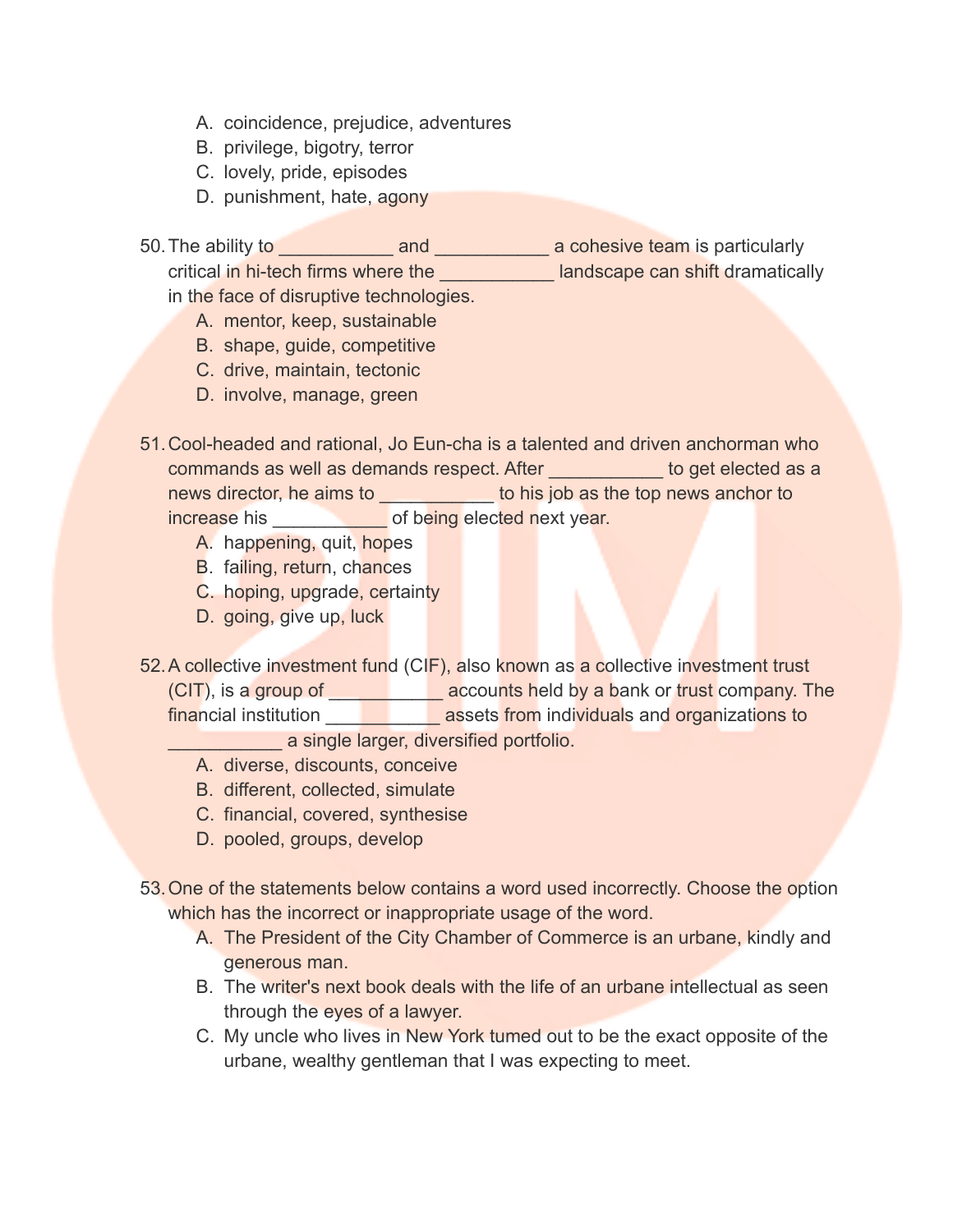- D. Over 70% of the people living in urbane areas said that they wanted better roads and more schools.
- 54. One of the statements below contains a word used incorrectly. Choose the option which has the incorrect or inappropriate usage of the word.
	- A. The young scientist built a small, low-cost machine to recycle waste water. It was a simple but ingenious solution to the problem of water shortage in the city.
	- B. My friend is an ingenious cook she can make very delicious dishes from the most ordinary ingredients.
	- C. The young man lost all his savings because he was rather ingenious to believe the agent's promises of a well-paid job and a comfortable life in a foreign country.
	- D. Teachers say that some children are very ingenious when it comes to finding excuses for not completing their work.
- 55.One of the statements below contains a word used incorrectly. Choose the option which has the incorrect or inappropriate usage of the word.
	- A. After several rounds of meetings, the city council passed an ordinance to limit the number of cafes near the seaside.
	- B. As per a royal ordinance, all men under 18 had to join the army and fight the war.
	- C. Military aircrafts can be used to carry a wide variety of ordinance.
	- D. The people protested a city ordinance that all parks must be closed by 9 pm.
- 56.One of the statements below contains a word used incorrectly. Choose the option which has the incorrect or inappropriate usage of the word.
	- A. It is a pleasure when we are all together for a meal at home.
	- B. Her son is not interested in watching movies, which is not all together a bad thing.
	- C. The three hundred guests sat all together in the large dining hall of the hotel.
	- D. The facilitator asked the participants to stand up, all together.
- 57. One of the statements below contains a word used incorrectly. Choose the option which has the incorrect or inappropriate usage of the word.
	- A. The sickness of a family member can affect the lives of everyone at home.
	- B. Kerala was affected by severe Nood all through the year.
	- C. Taking this medicine for a prolonged period can have severe after affects.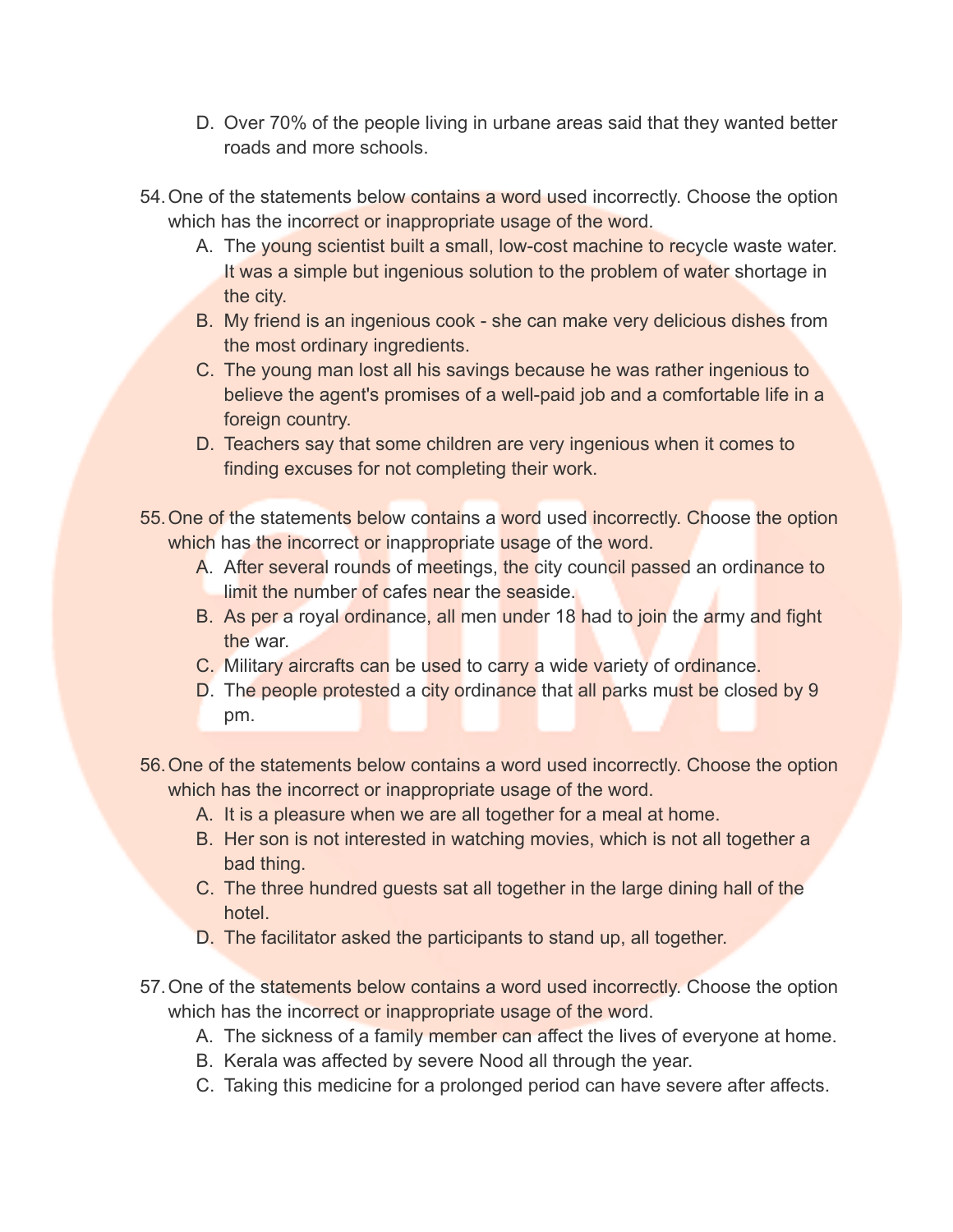- D. The popular star was not a natural actor: his style was rather affected.
- 58.The sentences given below, when properly sequenced, form a coherent paragraph. Each sentence is labelled with a number. Decide on the most logical order and enter the sequence of numbers in the space provided.
	- A. However, they stand out because they help the film maker realize his personal artistic vision.
	- B. An Indie film refers to independent films made outside a major studio system.
	- C. Their release is also limited to a few screens, although there have been films with a wide release.
	- D. Most of such films are low budget films produced and distributed by small companies.
- 59.The sentences given below, when properly sequenced, form a coherent paragraph. Each sentence is labelled with a number. Decide on the most logical order and enter the sequence of numbers in the space provided.
	- A. Mental illness continues to struggle for recognition as a significant contributor to poor health in spite of the existence of the Mental Healthcare Act 2017
	- B. The data reveals that an estimated one in seven Indians or 197 million persons suffered from mental disorders, at varying degrees of severity, in 2017.
	- C. There is always more to human health than meets the eye.
	- D. This is particularly important in the Indian cultural and political context, where the outward appearance of physical well-being is often considered the only visible marker of overall health.
- 60.The sentences given below, when properly sequenced, form a coherent paragraph. Each sentence is labelled with a number. Decide on the most logical order and enter the sequence of numbers in the space provided. A. It was felt that the major polluters had a moral obligation to deliver on the agreements reached some years ago during a similar convention on Climate Change.
	- A. The papers presented indicated that the impacts of current warming are much more severe than previously understood.
	- B. It appears that the planet's ability to adapt to and cope with how it is being treated is fraying.
	- C. For example, the acceleration of sea level rise and ocean warming, and increasing risks of reaching limits to adaptation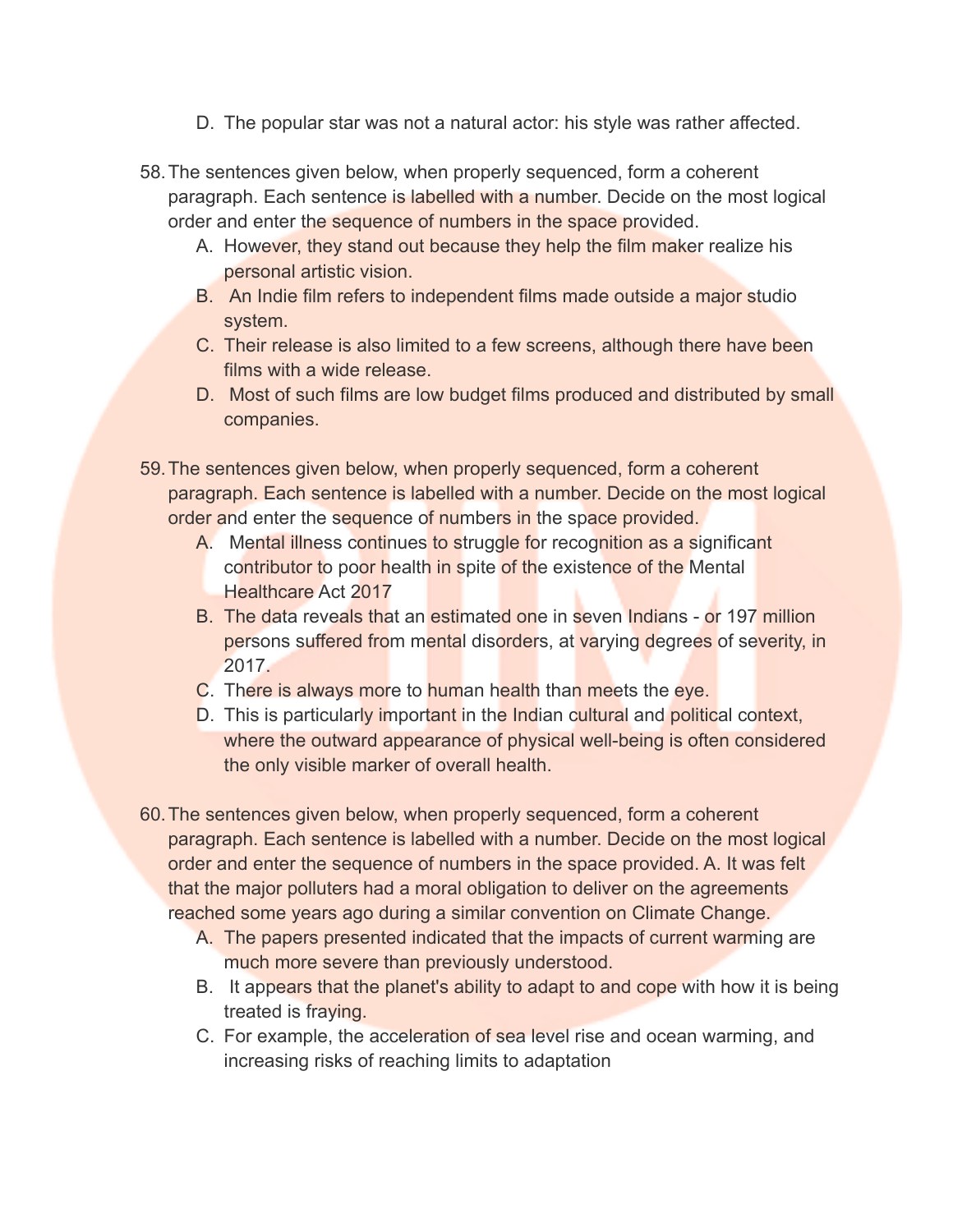D. This is what emerged at a recent conference attended by the largest scientific community on climate science.